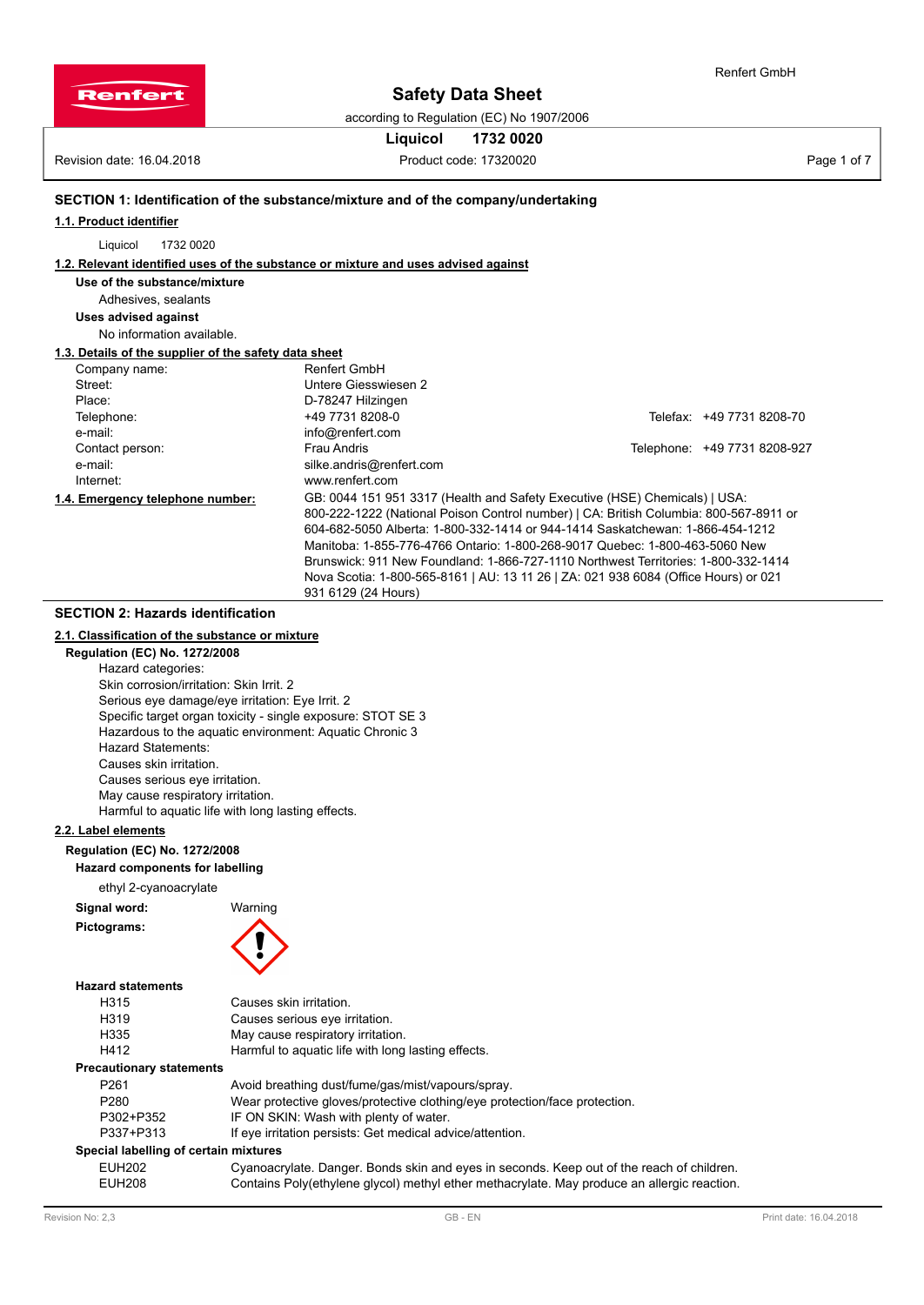

Renfert GmbH

according to Regulation (EC) No 1907/2006

## **Liquicol 1732 0020**

Revision date: 16.04.2018 **Product code: 17320020** Product code: 17320020 **Page 2 of 7** Page 2 of 7

# **2.3. Other hazards**

The substances in the mixture do not meet the PBT/vPvB criteria according to REACH, annex XIII.

#### **SECTION 3: Composition/information on ingredients**

# **3.2. Mixtures**

#### **Chemical characterization**

Cyanoacrylate containing adhesive.

#### **Hazardous components**

| <b>CAS No</b> | Chemical name                                                             |                                                                                                             |                  |              |  |  |
|---------------|---------------------------------------------------------------------------|-------------------------------------------------------------------------------------------------------------|------------------|--------------|--|--|
|               | EC No                                                                     | Index No                                                                                                    | <b>REACH No</b>  |              |  |  |
|               | Classification according to Regulation (EC) No. 1272/2008 [CLP]           |                                                                                                             |                  |              |  |  |
| 7085-85-0     | ethyl 2-cyanoacrylate                                                     |                                                                                                             |                  | 50 - 100 %   |  |  |
|               | 230-391-5                                                                 | 607-236-00-9                                                                                                | 01-2119527766-29 |              |  |  |
|               | Skin Irrit. 2, Eye Irrit. 2, STOT SE 3; H315 H319 H335                    |                                                                                                             |                  |              |  |  |
| 142-16-5      | Bis(2-ethylhexyl)maleate                                                  |                                                                                                             |                  |              |  |  |
|               | 205-524-5                                                                 |                                                                                                             |                  |              |  |  |
|               | STOT RE 2, Aquatic Chronic 1; H373 H410                                   |                                                                                                             |                  |              |  |  |
| 26915-72-0    | Poly(ethylene glycol) methyl ether methacrylate                           |                                                                                                             |                  | $0,1 - 5, 6$ |  |  |
|               | 608-019-1                                                                 |                                                                                                             |                  |              |  |  |
|               | Skin Irrit. 2, Eye Irrit. 2, Skin Sens. 1, STOT SE 3; H315 H319 H317 H335 |                                                                                                             |                  |              |  |  |
| 123-31-9      | 1,4-dihydroxybenzene                                                      |                                                                                                             |                  | < 0.1 %      |  |  |
|               | 204-617-8                                                                 | 604-005-00-4                                                                                                |                  |              |  |  |
|               | 1 (M-Factor = 1); H351 H341 H302 H318 H317 H400 H410                      | Carc. 2, Muta. 2, Acute Tox. 4, Eye Dam. 1, Skin Sens. 1B, Aquatic Acute 1 (M-Factor = 10), Aquatic Chronic |                  |              |  |  |
|               | Full text of H and FUH statements: see section 16                         |                                                                                                             |                  |              |  |  |

Full text of H and EUH statements: see section 16.

# **SECTION 4: First aid measures**

# **4.1. Description of first aid measures**

**General information**

Take off contaminated clothing and wash it before reuse.

#### **After inhalation**

Provide fresh air. In case of respiratory tract irritation, consult a physician.

#### **After contact with skin**

IF ON SKIN: Wash with plenty of soap and water.

If skin irritation occurs: Get medical advice/attention.

## **After contact with eyes**

IF IN EYES: Rinse cautiously with water for several minutes. Remove contact lenses, if present and easy to do. Continue rinsing. In case of eye irritation consult an ophthalmologist.

#### **After ingestion**

Call a physician immediately.

#### **4.2. Most important symptoms and effects, both acute and delayed**

No information available.

#### **4.3. Indication of any immediate medical attention and special treatment needed**

Treat symptomatically.

# **SECTION 5: Firefighting measures**

#### **5.1. Extinguishing media**

**Suitable extinguishing media**

Extinguishing powder, Carbon dioxide (CO2), alcohol resistant foam, Water spray jet

**Unsuitable extinguishing media**

# Full water jet

## **5.2. Special hazards arising from the substance or mixture**

Thermal decomposition can lead to the escape of irritating gases and vapours.

# **5.3. Advice for firefighters**

In case of fire and/or explosion do not breathe fumes.

# **SECTION 6: Accidental release measures**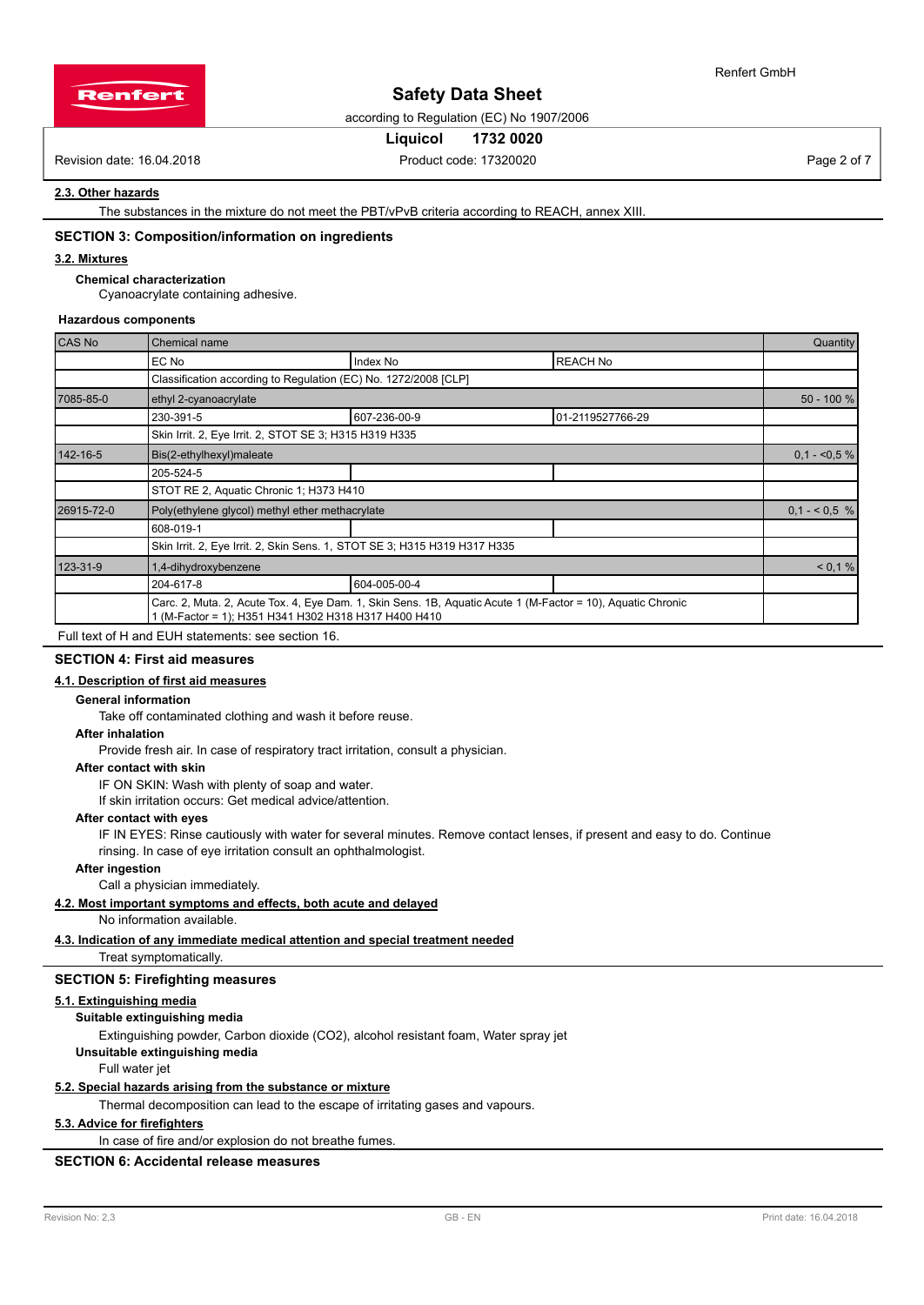

Renfert GmbH

according to Regulation (EC) No 1907/2006

## **Liquicol 1732 0020**

Revision date: 16.04.2018 **Product code: 17320020** Product code: 17320020

#### **6.1. Personal precautions, protective equipment and emergency procedures**

Use personal protection equipment.

Provide adequate ventilation.

# **6.2. Environmental precautions**

Do not allow to enter into surface water or drains.

# **6.3. Methods and material for containment and cleaning up**

Absorb with liquid-binding material (e.g. sand, diatomaceous earth, acid- or universal binding agents). Allow stiffening. Take up mechanically.

## **6.4. Reference to other sections**

Safe handling: see section 7 Personal protection equipment: see section 8 Disposal: see section 13

#### **SECTION 7: Handling and storage**

## **7.1. Precautions for safe handling**

#### **Advice on safe handling**

Handle and open container with care. Use only in well-ventilated areas. Avoid contact with eyes and skin. When using do not eat, drink or smoke.

## **Advice on protection against fire and explosion**

#### No special fire protection measures are necessary.

### **Further information on handling**

If handled uncovered, arrangements with local exhaust ventilation have to be used.

## **7.2. Conditions for safe storage, including any incompatibilities**

#### **Requirements for storage rooms and vessels**

Keep only in the original container in a cool, well-ventilated place. Keep container tightly closed. Keep away from heat. Protect from sunlight.

#### **Advice on storage compatibility**

No special measures are necessary.

#### **Further information on storage conditions**

storage temperature: 10°C

Keep the packing dry and well sealed to prevent contamination and absorbtion of humidity.

#### **7.3. Specific end use(s)**

Please refer to our internet website for more information: www.renfert.com

#### **SECTION 8: Exposure controls/personal protection**

#### **8.1. Control parameters**

#### **Exposure limits (EH40)**

| CAS No | Substance                       | ppm | mq/m <sup>3</sup> | fibres/ml | Category      | Origin |
|--------|---------------------------------|-----|-------------------|-----------|---------------|--------|
|        | 7085-85-0   Ethyl cyanoacrylate |     |                   |           | TWA (8 h)     | WEL    |
|        |                                 | 0.3 | ا5، ،             |           | STEL (15 min) | WEL    |
|        | 123-31-9 Hydroquinone           |     | 0.5               |           | TWA (8 h)     | WEL    |
|        |                                 |     |                   |           | STEL (15 min) | WEL    |

## **8.2. Exposure controls**

## **Appropriate engineering controls**

Safe handling: see section 7

**Protective and hygiene measures**

## Do not breathe vapour.

Avoid contact with skin, eyes and clothes.

Wash hands before breaks and after work.

Keep away from food, drink and animal feedingstuffs.

#### **Eye/face protection**

Wear eye/face protection.

#### **Hand protection**

When handling with chemical substances, protective gloves must be worn with the CE-label including the four control digits. The quality of the protective gloves resistant to chemicals must be chosen as a function of the specific working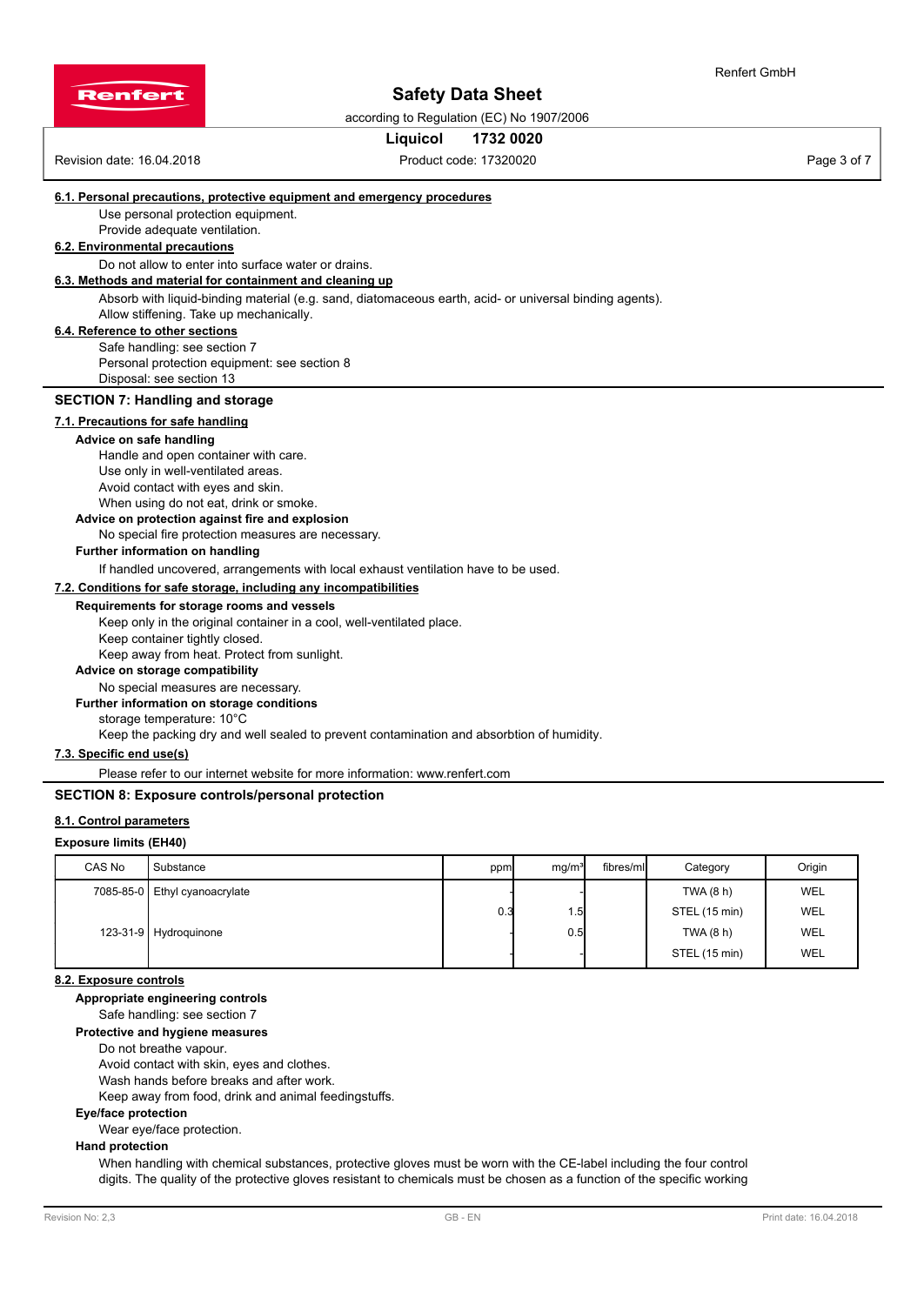



according to Regulation (EC) No 1907/2006

|                                                                                                                                                                                                                                                                                                                                                                                                                                                                                                                                                                                                                                                            | Liquicol                               | 1732 0020                                                            |                                         |
|------------------------------------------------------------------------------------------------------------------------------------------------------------------------------------------------------------------------------------------------------------------------------------------------------------------------------------------------------------------------------------------------------------------------------------------------------------------------------------------------------------------------------------------------------------------------------------------------------------------------------------------------------------|----------------------------------------|----------------------------------------------------------------------|-----------------------------------------|
| Revision date: 16.04.2018                                                                                                                                                                                                                                                                                                                                                                                                                                                                                                                                                                                                                                  |                                        | Product code: 17320020                                               | Page 4 of 7                             |
| place concentration and quantity of hazardous substances.<br>Suitable material: NBR (Nitrile rubber)<br>Thickness of the glove material: 0,5 mm<br>Breakthrough time: > 30 min<br>For special purposes, it is recommended to check the resistance to chemicals of the protective gloves mentioned above<br>together with the supplier of these gloves.<br><b>Respiratory protection</b><br>If handled uncovered, arrangements with local exhaust ventilation should be used if possible.<br>Respiratory protection necessary at: insufficient ventilation<br><b>Environmental exposure controls</b><br>Do not allow to enter into surface water or drains. |                                        |                                                                      |                                         |
| <b>SECTION 9: Physical and chemical properties</b>                                                                                                                                                                                                                                                                                                                                                                                                                                                                                                                                                                                                         |                                        |                                                                      |                                         |
| 9.1. Information on basic physical and chemical properties                                                                                                                                                                                                                                                                                                                                                                                                                                                                                                                                                                                                 |                                        |                                                                      |                                         |
| Physical state:<br>Colour:<br>Odour:                                                                                                                                                                                                                                                                                                                                                                                                                                                                                                                                                                                                                       | Liquid<br>colourless<br>characteristic |                                                                      |                                         |
|                                                                                                                                                                                                                                                                                                                                                                                                                                                                                                                                                                                                                                                            |                                        |                                                                      | <b>Test method</b>                      |
| pH-Value:                                                                                                                                                                                                                                                                                                                                                                                                                                                                                                                                                                                                                                                  |                                        | not applicable                                                       |                                         |
| Changes in the physical state<br>Melting point:<br>Initial boiling point and boiling range:<br>Flash point:                                                                                                                                                                                                                                                                                                                                                                                                                                                                                                                                                |                                        | not determined                                                       | 150 °C Literaturwert<br>87 °C DIN 51758 |
| <b>Explosive properties</b><br>not explosive according to EU A.14                                                                                                                                                                                                                                                                                                                                                                                                                                                                                                                                                                                          |                                        |                                                                      |                                         |
| Lower explosion limits:<br>Upper explosion limits:<br>Ignition temperature:<br>Decomposition temperature:                                                                                                                                                                                                                                                                                                                                                                                                                                                                                                                                                  |                                        | not determined<br>not determined<br>not determined<br>not determined |                                         |
| Vapour pressure:<br>(at 20 $°C$ )<br>Density:<br>Water solubility:                                                                                                                                                                                                                                                                                                                                                                                                                                                                                                                                                                                         |                                        | 0,27 hPa<br>ca. $1,06$ g/cm <sup>3</sup><br>practically insoluble    |                                         |
| Partition coefficient:<br>Viscosity / dynamic:<br>(at 20 $°C$ )<br>Viscosity / kinematic:                                                                                                                                                                                                                                                                                                                                                                                                                                                                                                                                                                  |                                        | not determined<br>ca. $2 mPa·s$<br>not determined                    |                                         |
| Vapour density:<br>Solvent content:                                                                                                                                                                                                                                                                                                                                                                                                                                                                                                                                                                                                                        | 0.0%                                   | not determined                                                       |                                         |
| 9.2. Other information                                                                                                                                                                                                                                                                                                                                                                                                                                                                                                                                                                                                                                     |                                        |                                                                      |                                         |
| No data available                                                                                                                                                                                                                                                                                                                                                                                                                                                                                                                                                                                                                                          |                                        |                                                                      |                                         |
| <b>SECTION 10: Stability and reactivity</b>                                                                                                                                                                                                                                                                                                                                                                                                                                                                                                                                                                                                                |                                        |                                                                      |                                         |
| 10.1. Reactivity<br>No hazardous reaction when handled and stored according to provisions.                                                                                                                                                                                                                                                                                                                                                                                                                                                                                                                                                                 |                                        |                                                                      |                                         |
| 10.2. Chemical stability<br>The mixture is chemically stable under recommended conditions of storage, use and temperature.                                                                                                                                                                                                                                                                                                                                                                                                                                                                                                                                 |                                        |                                                                      |                                         |
| 10.3. Possibility of hazardous reactions<br>Violent reaction with: Alcohols, Amines, Acid, Alkali (Iye), Water                                                                                                                                                                                                                                                                                                                                                                                                                                                                                                                                             |                                        |                                                                      |                                         |
| 10.4. Conditions to avoid                                                                                                                                                                                                                                                                                                                                                                                                                                                                                                                                                                                                                                  |                                        |                                                                      |                                         |

Keep the packing dry and well sealed to prevent contamination and absorbtion of humidity.

# **10.5. Incompatible materials**

# No information available.

# **10.6. Hazardous decomposition products**

No known hazardous decomposition products.

# **SECTION 11: Toxicological information**

# **11.1. Information on toxicological effects**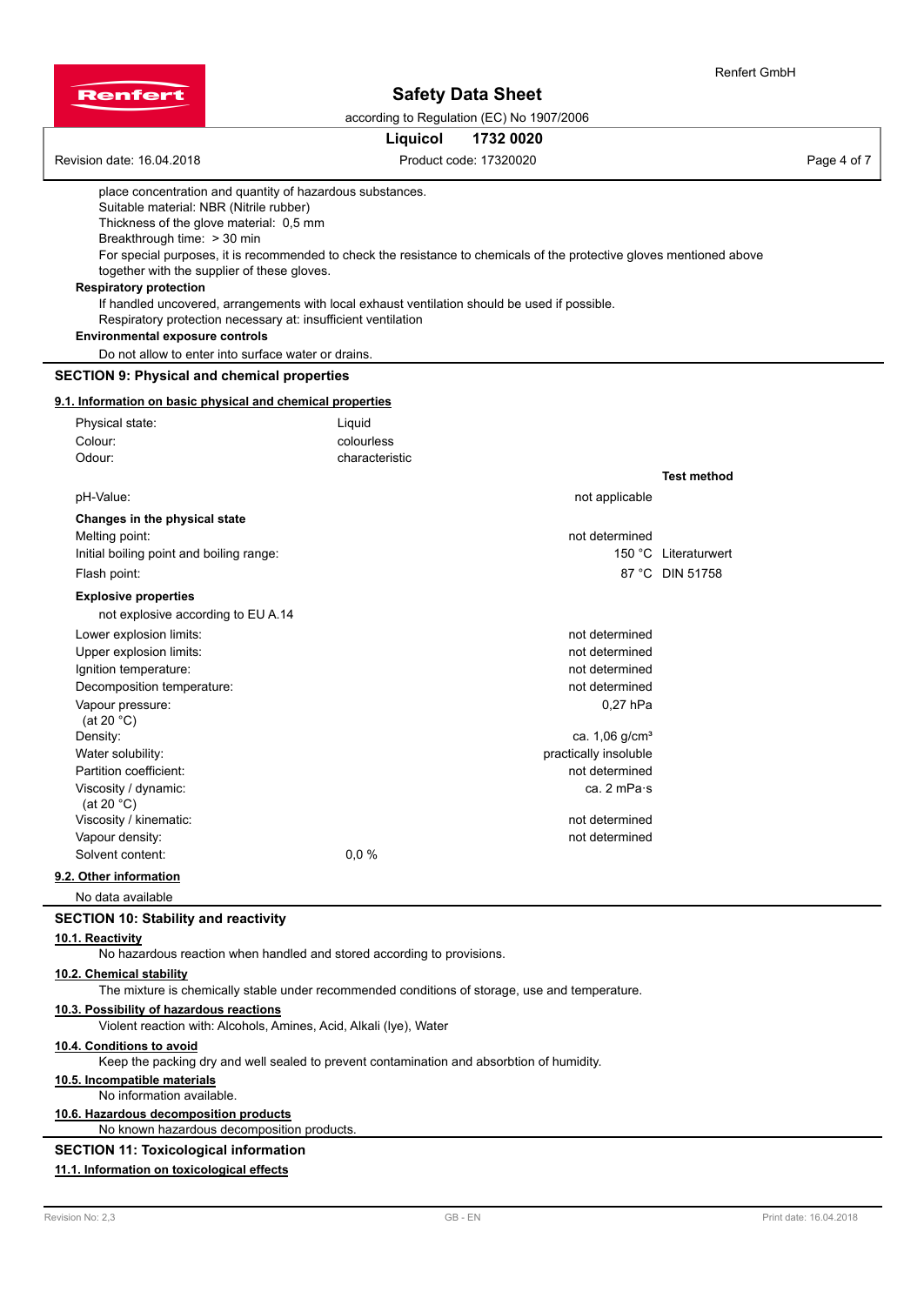

according to Regulation (EC) No 1907/2006

## **Liquicol 1732 0020**

Revision date: 16.04.2018 **Product code: 17320020** Product code: 17320020

Renfert GmbH

# **Acute toxicity**

Based on available data, the classification criteria are not met.

| CAS No    | Chemical name                                                         |                           |           |         |        |                  |  |
|-----------|-----------------------------------------------------------------------|---------------------------|-----------|---------|--------|------------------|--|
|           | Exposure route                                                        | Dose                      |           | Species | Source | Method           |  |
| 7085-85-0 | ethyl 2-cyanoacrylate                                                 |                           |           |         |        |                  |  |
|           | Rat<br><b>OECD 401</b><br>LD <sub>50</sub><br>> 5000<br>oral<br>mg/kg |                           |           |         |        |                  |  |
|           | dermal                                                                | LD <sub>50</sub><br>mg/kg | > 2000    | Rabbit  |        | <b>IOECD 402</b> |  |
| 123-31-9  | 1,4-dihydroxybenzene                                                  |                           |           |         |        |                  |  |
|           | loral                                                                 | LD50                      | 375 mg/kg | Rat     |        | <b>IOECD 401</b> |  |
|           | dermal                                                                | LD <sub>50</sub><br>mg/kg | > 2000    | Rabbit  |        | OECD 402         |  |

#### **Irritation and corrosivity**

Causes skin irritation.

Causes serious eye irritation.

#### **Sensitising effects**

Based on available data, the classification criteria are not met.

# **Carcinogenic/mutagenic/toxic effects for reproduction**

Based on available data, the classification criteria are not met.

# **STOT-single exposure**

May cause respiratory irritation. (ethyl 2-cyanoacrylate)

## **STOT-repeated exposure**

Based on available data, the classification criteria are not met.

# **Aspiration hazard**

Based on available data, the classification criteria are not met.

## **Further information**

The product has not been tested. The statement is derived from the properties of the single components.

#### **SECTION 12: Ecological information**

## **12.1. Toxicity**

There are no data available on the mixture itself.

# **12.2. Persistence and degradability**

There are no data available on the mixture itself.

#### **12.3. Bioaccumulative potential**

No indication of bioaccumulation potential.

## **12.4. Mobility in soil**

There are no data available on the mixture itself.

# **12.5. Results of PBT and vPvB assessment**

The substances in the mixture do not meet the PBT/vPvB criteria according to REACH, annex XIII.

## **12.6. Other adverse effects**

No information available.

#### **Further information**

Do not allow uncontrolled discharge of product into the environment.

The product has not been tested. The statement is derived from the properties of the single components.

# **SECTION 13: Disposal considerations**

# **13.1. Waste treatment methods**

# **Advice on disposal**

Dispose of waste according to applicable legislation.

The allocation of waste identity numbers/waste descriptions must be carried out according to the EEC, specific to the industry and process.

## **Waste disposal number of waste from residues/unused products**

080409 WASTES FROM THE MANUFACTURE, FORMULATION, SUPPLY AND USE (MFSU) OF COATINGS (PAINTS, VARNISHES AND VITREOUS ENAMELS), ADHESIVES, SEALANTS AND PRINTING INKS; wastes from MFSU of adhesives and sealants (including waterproofing products); waste adhesives and sealants containing organic solvents or other hazardous substances; hazardous waste

## **Contaminated packaging**

Handle contaminated packages in the same way as the substance itself.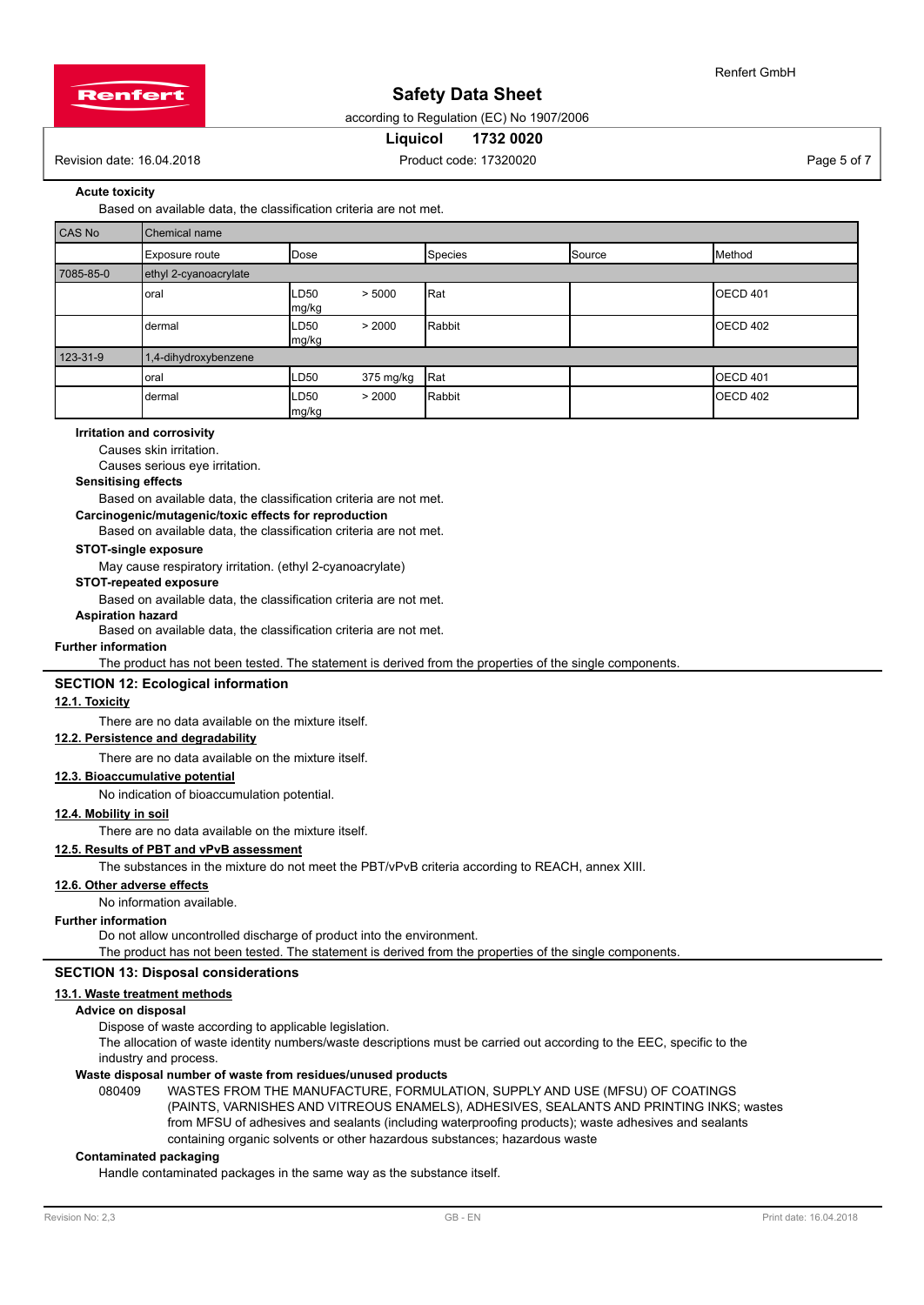

according to Regulation (EC) No 1907/2006

# **Liquicol 1732 0020**

Renfert GmbH

Revision date: 16.04.2018 **Product code: 17320020** Product code: 17320020

#### **SECTION 14: Transport information**

## **Land transport (ADR/RID)**

**Other applicable information (land transport)**

No dangerous good in sense of these transport regulations.

#### **Marine transport (IMDG)**

## **Other applicable information (marine transport)**

No dangerous good in sense of these transport regulations.

#### **Air transport (ICAO-TI/IATA-DGR)**

#### **Other applicable information (air transport)**

No dangerous good in sense of these transport regulations.

#### **14.5. Environmental hazards**

ENVIRONMENTALLY HAZARDOUS: no

**14.6. Special precautions for user**

### not applicable

#### **14.7. Transport in bulk according to Annex II of Marpol and the IBC Code**

not applicable

### **SECTION 15: Regulatory information**

#### **15.1. Safety, health and environmental regulations/legislation specific for the substance or mixture**

| EU regulatory information                            |                                                                                                                                                                                                                                                                                                                   |
|------------------------------------------------------|-------------------------------------------------------------------------------------------------------------------------------------------------------------------------------------------------------------------------------------------------------------------------------------------------------------------|
| 2004/42/EC (VOC):                                    | not applicable                                                                                                                                                                                                                                                                                                    |
| Information according to 2012/18/EU<br>(SEVESO III): | Not subject to 2012/18/EU (SEVESO III)                                                                                                                                                                                                                                                                            |
| National regulatory information                      |                                                                                                                                                                                                                                                                                                                   |
| Employment restrictions:                             | Observe restrictions to employment for juvenils according to the 'juvenile work<br>protection quideline' (94/33/EC). Observe employment restrictions under the<br>Maternity Protection Directive (92/85/EEC) for expectant or nursing mothers.<br>Observe employment restrictions for women of child-bearing age. |
| Water contaminating class (D):                       | 3 - highly water contaminating                                                                                                                                                                                                                                                                                    |
| 15.2. Chemical safety assessment                     |                                                                                                                                                                                                                                                                                                                   |
|                                                      |                                                                                                                                                                                                                                                                                                                   |

For the following substances of this mixture a chemical safety assessment has been carried out: ethyl 2-cyanoacrylate

## **SECTION 16: Other information**

#### **Changes**

Abs. 4, 13, 15, 16 \* Data changed compared with the previous version

#### **Abbreviations and acronyms**

CAS: Chemical Abstracts Service (division of the American Chemical Society)

LD50: lethal dose, 50%

LC50: lethal concentration, 50%

EC50: half maximal effective concentration

ADR: Accord européen relatif au transport international des marchandises Dangereuses par Route (European Agreement concerning the International Carriage of Dangerous Goods by Road)

RID: Règlement concernant le transport international ferroviaire de marchandises Dangereuses (Regulations Concerning the International Transport of Dangerous Goods by Rail)

IMDG: International Maritime Code for Dangerous Goods

ICAO: International Civil Aviation Organization

MARPOL: International Convention for the Prevention of Marine Pollution from Ships

VOC: volatile organic compound(s)

# **Classification for mixtures and used evaluation method according to Regulation (EC) No. 1272/2008 [CLP]**

| Classification          | Classification procedure |
|-------------------------|--------------------------|
| Skin Irrit. 2; H315     | Calculation method       |
| Eye Irrit. 2; $H319$    | Calculation method       |
| STOT SE 3: H335         | Calculation method       |
| Aquatic Chronic 3; H412 | Calculation method       |

#### **Relevant H and EUH statements (number and full text)**

H302 Harmful if swallowed.

H315 Causes skin irritation.